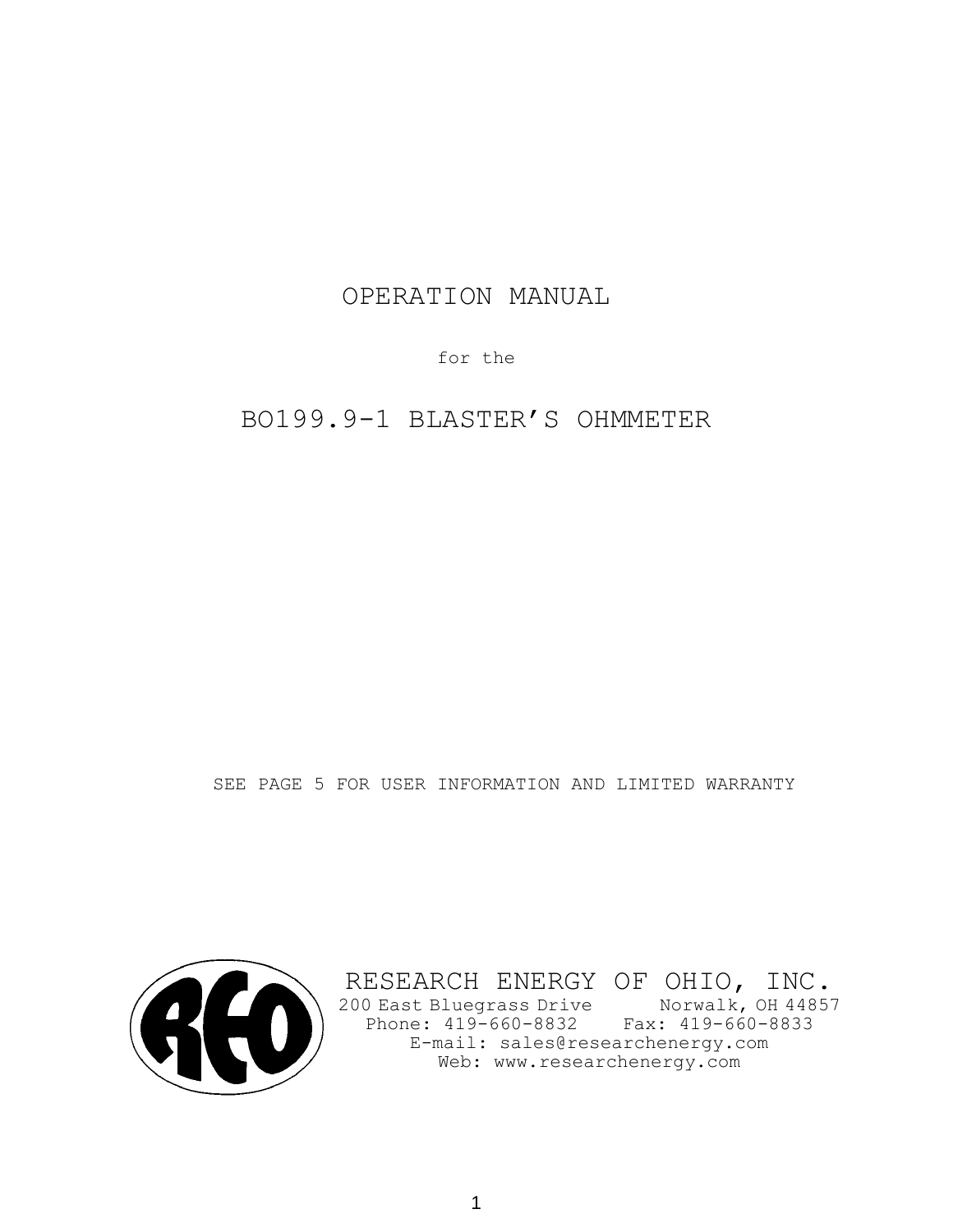# TABLE OF CONTENTS

| and the company of the company of the company of the company of the company of the company of the company of the company of the company of the company of the company of the company of the company of the company of the comp<br>OPERATION |     |
|---------------------------------------------------------------------------------------------------------------------------------------------------------------------------------------------------------------------------------------------|-----|
|                                                                                                                                                                                                                                             |     |
| General Operating Procedure                                                                                                                                                                                                                 |     |
|                                                                                                                                                                                                                                             |     |
|                                                                                                                                                                                                                                             |     |
| Battery Type and Replacement 4                                                                                                                                                                                                              |     |
|                                                                                                                                                                                                                                             |     |
| INFORMATION AND LIMITED WARRANTY                                                                                                                                                                                                            | - 5 |
|                                                                                                                                                                                                                                             | .5  |
|                                                                                                                                                                                                                                             | 6   |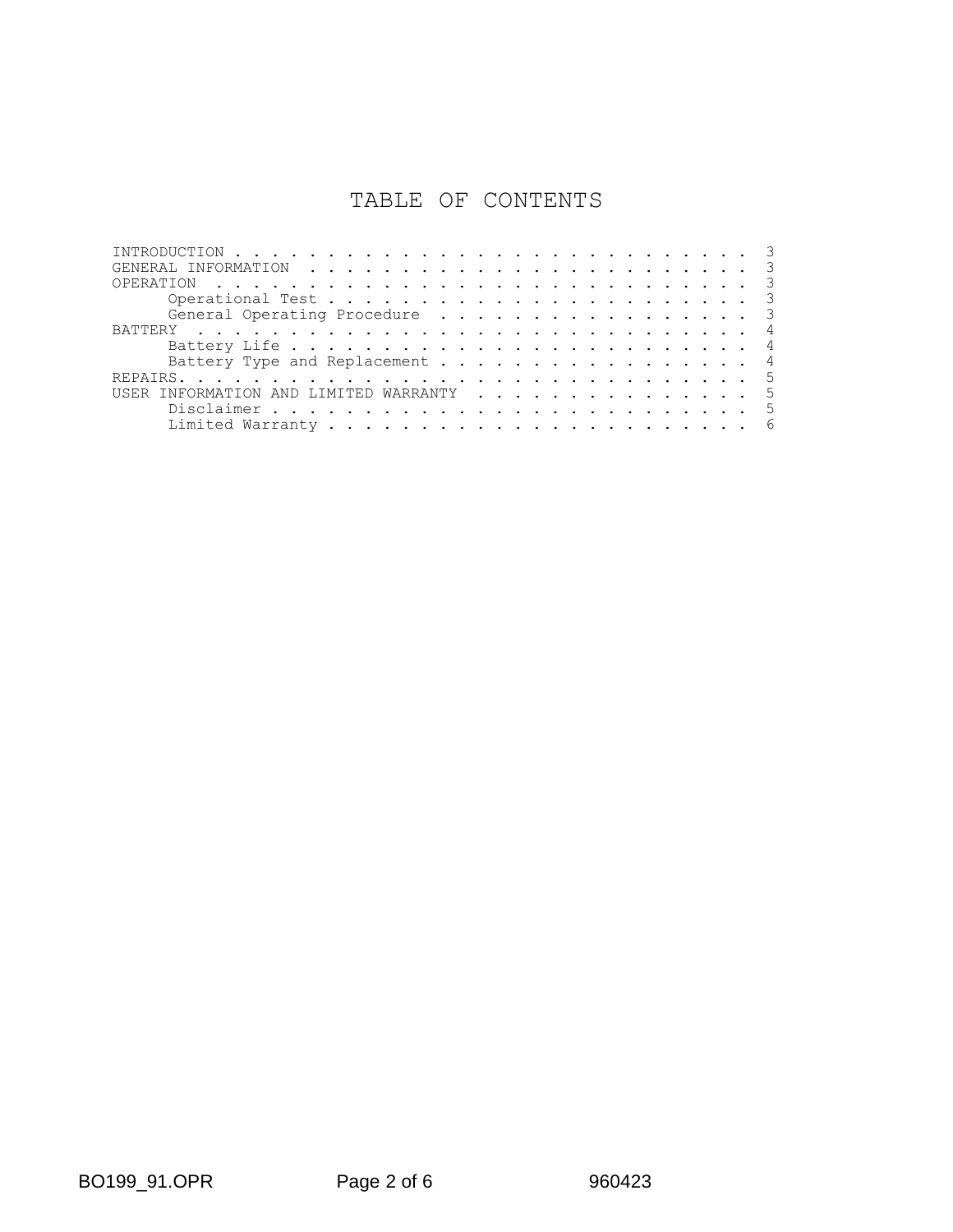## INTRODUCTION

The REO BO199.9-1 Blaster's Ohmmeter is a pocket-size SINGLE CIRCUIT model designed for general use. A nylon cord attached to the case allows the ohmmeter to hang from around the neck for convenient use. Long battery life, a rugged water resistant enclosure and heavy duty terminals provide the blaster with a dependable unit. This user-friendly digital ohmmeter speeds up circuit check-out and provides vital information necessary to assure a successful blast.

## GENERAL INFORMATION

The REO BO199.9-1 Blaster's Ohmmeter provides nominal values of circuit **resistance** on a large easy-to-read digital display. Two terminals on the ohmmeter are provided for single circuit testing. The BO199.9-1 Blaster's Ohmmeter measures resistances of  $0 - 199.9$  ohms in 0.1 ohm increments, with an accuracy of  $+/-$  0.1 ohm. The maximum test current is 3 milliamperes. The ohmmeter turns on automatically when a circuit is detected, and turns off automatically when the circuit is disconnected.

## OPERATION

#### Operational Test

- 1. Do not connect a blasting circuit to the BO199.9-1 Blaster's Ohmmeter until this Operational Test has been performed.
- 2. Short the terminals on the ohmmeter with a short piece of wire.
- 3. The ohmmeter should turn on and indicate 00.0 (+/- 0.1) ohm.
- 4. If the battery is in need of replacement, BAT appears on the display.
- 5. Remove the short from the terminals on the ohmmeter. The ohmmeter should turn off and remain off.

### General Operating Procedure

Note: The following procedure is intended as a guide only, and each user must prepare and verify his own procedure consistent with Local, State, and Federal regulations. Complete Operating Instructions appear on the back of the BO199.9-1 Blaster's Ohmmeter.

CAUTION - USE OF THIS EQUIPMENT REQUIRES THAT THE OPERATOR HAS BEEN TRAINED AND CERTIFIED IN BLASTING TECHNIQUES.

WARNING: BATTERIES ALONE CAN FIRE ELECTRIC DETONATORS. KEEP BATTERIES AWAY FROM THE BLASTING CIRCUITS.

WARNING: KEEP THE BLASTING CIRCUITS SHUNTED WHEN NOT CONNECTED TO THE OHMMETER. MINIMIZE THE TIME THE BLASTING CIRCUITS ARE CONNECTED TO THE OHMMETER BY TAKING RESISTANCE VALUES QUICKLY. RECORD THE DATA IN A LOG BOOK FOR ANALYSIS AND FUTURE REFERENCE.

1. Perform the Operational Test.

2. Connect the blasting circuit to the terminals on the BO199.9-1 Blaster's

BO199.9-1 OPR Page 3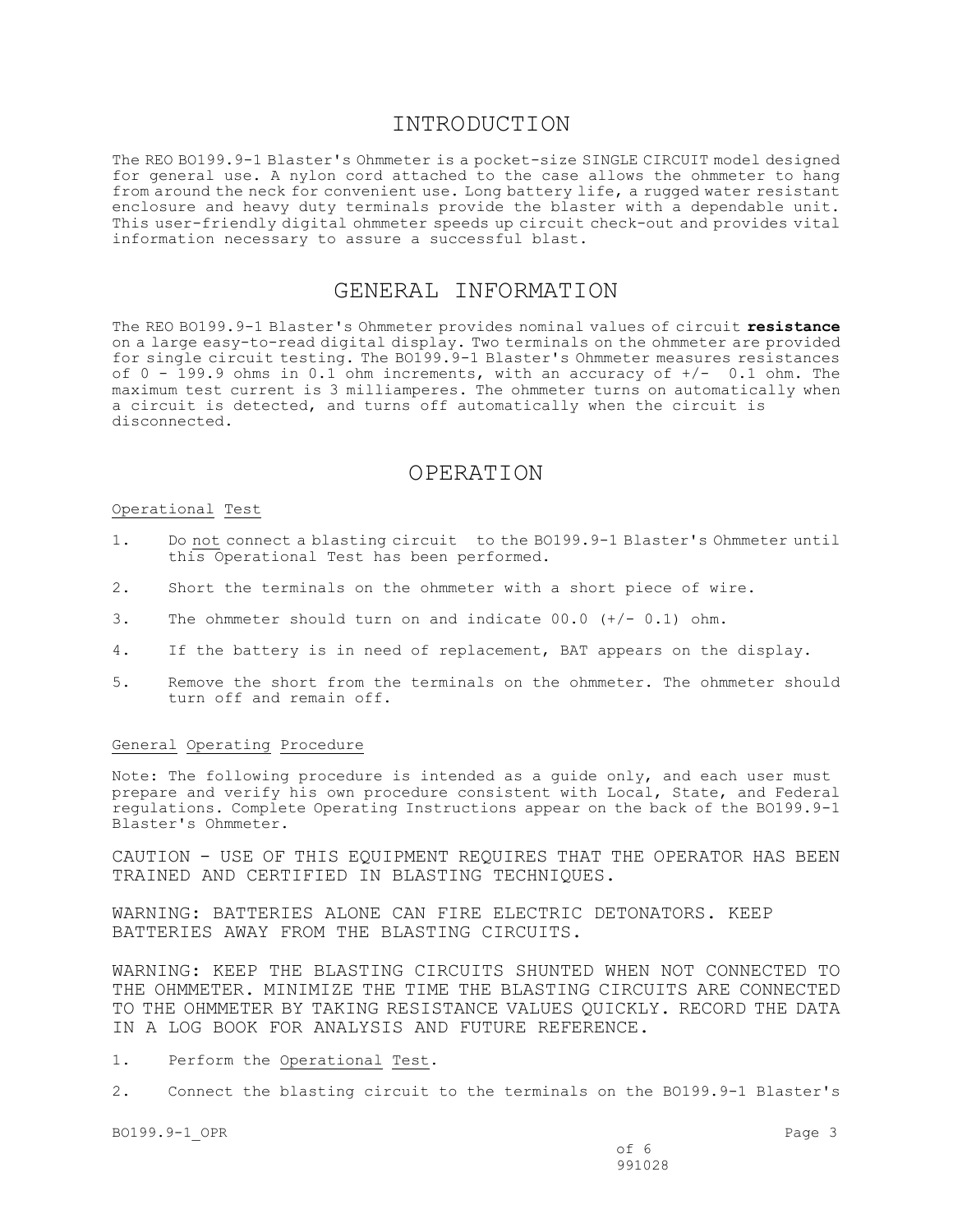Ohmmeter.

3. Note the resistance displayed.

Note: 1--.- will be displayed if the resistance exceeds 199.9 ohms.

4. Shunt the blasting circuit after testing.

## BATTERY

### Battery Life

Under normal use, an Alkaline type battery will last more than 2000 hours of operation. During use of the ohmmeter, BAT will appear on the display when the battery is in need of replacement.

#### Battery Type and Replacement

The BO199.9-1 Blaster's Ohmmeter uses one 9 volt Alkaline battery, Eveready 522 or equal, available in most department stores, drug stores, and electronic supply stores.

To replace the battery, loosen and remove the two 1/4" screws which fasten the back cover to the tester. Remove the back. Remove the old battery and insert the new alkaline battery, observing polarity. After battery replacement, make sure that the gasket on the back cover is sealing properly and that the two screws are securely tightened.

WARNING: USE ONLY AN ALKALINE TYPE BATTERY. Do not use a carbon-zinc type battery as it does not have the capacity to operate the BO199.9-1 Blaster's Ohmmeter.

CAUTION: OBSERVE POLARITY WHEN REPLACING THE BATTERY. INCORRECT POLARITY WILL DAMAGE THE BLASTING MACHINE.

CAUTION: EXAMINE BATTERY AT LEAST EVERY 3 MONTHS FOR CHEMICAL LEAKAGE. REPLACE THE BATTERY AT LEAST YEARLY EVEN IF NOT EXHAUSTED. REMOVE THE BATTERY FROM THE BLASTER'S OHMMETER IF IT IS NOT GOING TO BE USED FOR TWO OR MORE MONTHS.

## REPAIRS

The BO199.9-1 Blaster's Ohmmeter must be repaired only at the factory to ensure quality workmanship, and for updating to current production standards. Quality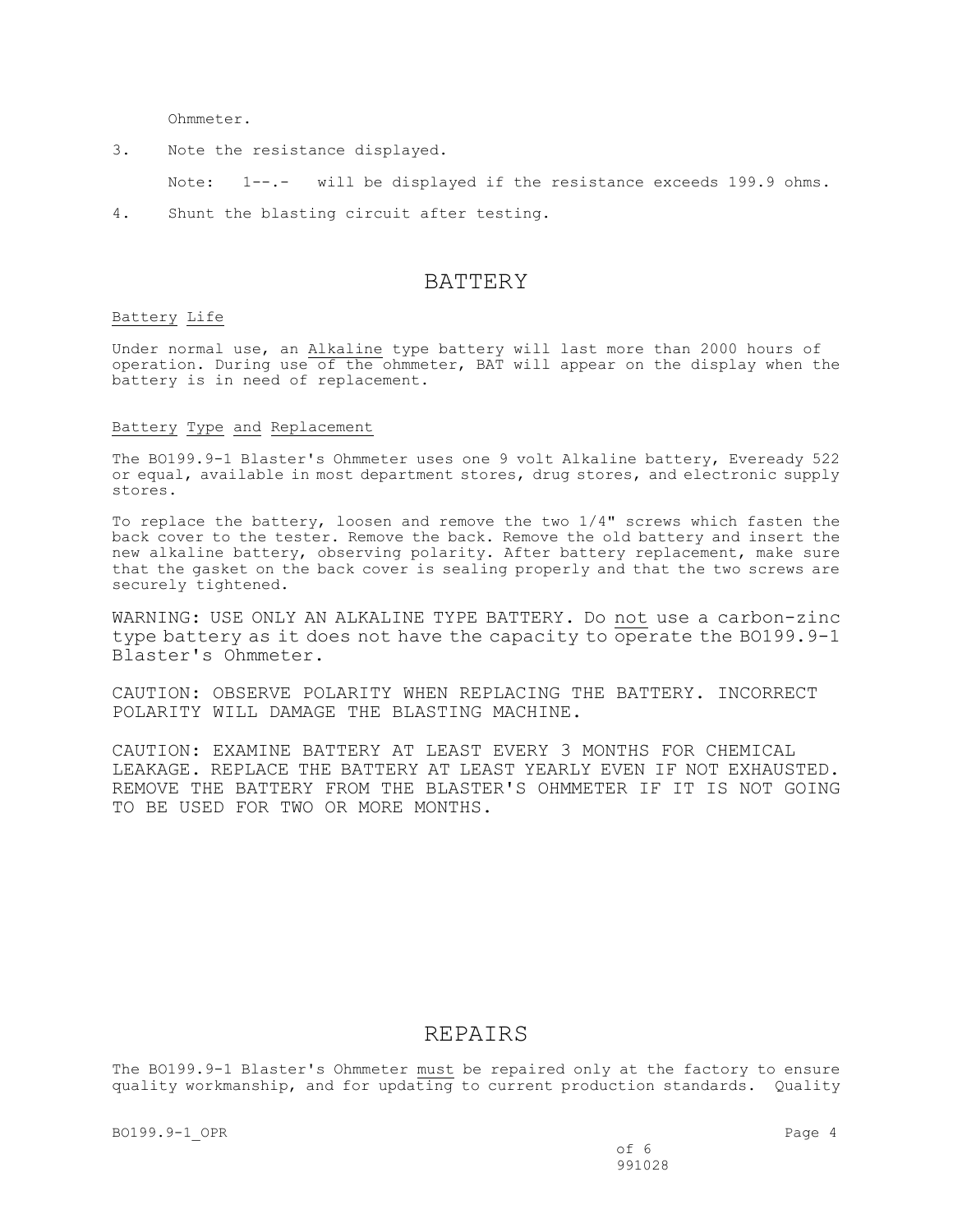control tests are performed and exact replacement parts are used. Each item repaired is subjected to the same quality control tests as new production. Such procedures and the specialized test equipment required are not available in the field or at other generalized repair shops.

If repair is required, please return the item with shipping charges prepaid to the factory at the address listed below. Include a note or letter describing the problem and include the name and telephone number of the  $\overline{person(s)}$  knowledgeable of the problem. If the equipment is sent by Greyhound Bus Lines, there is a pickup charge that will be added to your repair charges.

> Research Energy of Ohio, Inc. 200 East Bluegrass Drive Norwalk, Ohio 44857

Phone: (419) 660-8832 Fax: (419) 660-8833 E-mail: repair@researchenergy.com Web: www.researchenergy.com

# USER INFORMATION AND LIMITED WARRANTY

#### Disclaimer

The information contained in this manual is the instructions and recommendations of Research Energy of Ohio, Inc. Federal, State and/or Local laws, rules and regulations may alter the sequence of operating the equipment. It is the responsibility of the purchaser and user to ensure use consistent with Federal, State and/or Local laws, rules and regulations. It is the responsibility of the receiving office to register this document to the appropriate department and  $\overline{\text{person}(s)}$  responsible for mine and blasting safety.

WARNING: BLASTING PROCEDURES, ELECTRIC DETONATOR SELECTION, ELECTRIC DETONATOR CIRCUIT DESIGN, SHOT LAYOUT AND TIMING ARE THE RESPONSIBILITY OF THE USER. Consult with the Explosives Engineer and with the explosives suppliers for necessary information and training for safe, efficient blasts.

#### Limited Warranty

Each unit is tested extensively before shipment and carries a 90 day LIMITED WARRANTY. If the unit fails to test or perform due to a defect in material or workmanship, please return it to the factory. The unit will be repaired or replaced at our option. This LIMITED WARRANTY is void if the equipment has been dismantled,

BO199.9-1 OPR Page 5

of 6 991028